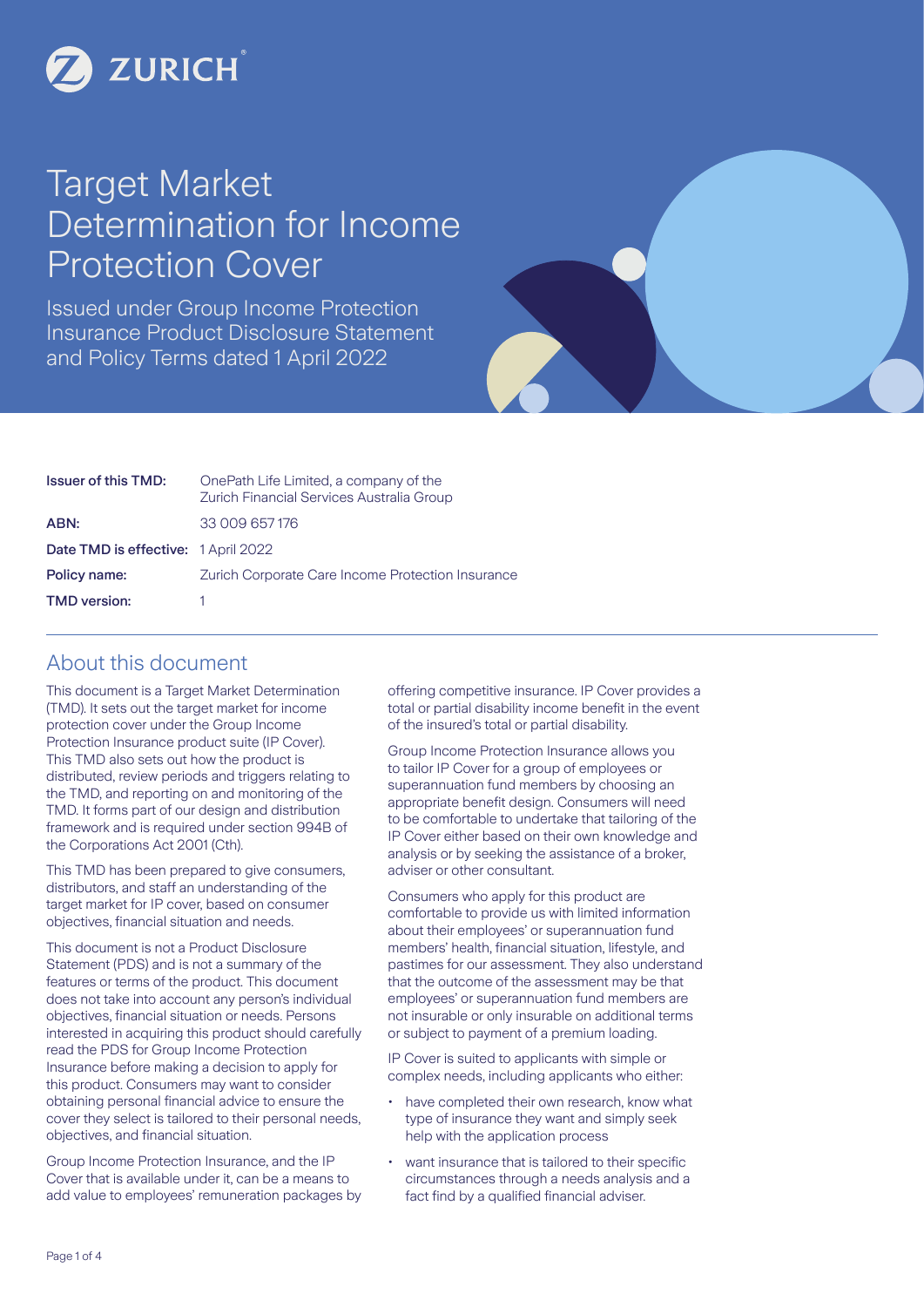# Product and key attributes

IP Cover is designed for employers or superannuation fund trustees with the needs and objectives set out below.

It provides a monthly benefit if the life insured is unable to work solely due to sickness or injury and is totally disabled or partially disabled for longer than the waiting period. Group Income Protection Insurance replaces some lost income, so that the life insured can concentrate on recovery without having to worry about how to cover ongoing expenses. Other benefits such as death benefit while on claim, a specific injury benefit (not available within superannuation), and return to work assistance, may be included with IP Cover.

Various options for waiting periods, maximum benefit payment periods, and premium payment frequencies are available under the product. A maximum replacement income ratio of 75% of the life insured's pre-disability income, reduced by certain other payments received by the life insured, applies.

Extra-cost options may be selected under the product.

### Needs and objectives

Group Income Protection Cover is designed to provide financial protection to employees or superannuation fund members who have one or more of the following objectives and needs:

- have financial dependents and want regular replacement income to continue providing financial support for the dependents while they are totally or partially disabled.
- have (or envisage that in future they will or may have) outstanding financial commitments that will not be satisfied in the event of a temporary or long-term disability which prevent them from earning income and may require financial assistance for return to work and workplace modification.

Broadly, the target market is employers or superannuation fund trustees that have a desire or feel a need to provide a replacement income to employees or superannuation fund members on the basis that they have or expect to have outstanding financial commitments that will not be met in the event they suffer a sickness or injury which prevents them from earning income. As the product pays a regular income benefit it is likely to meet the needs, or go towards meeting the needs, of consumers in the target markets.

The target market for employees or superannuation fund members that acquire additional insurance on application is those who have or expect to have regular financial commitments that will not be met in the event they suffer a sickness or injury which prevents them from earning income and who have capacity to pay premiums on an ongoing basis.

### Eligibility requirements

When applying for IP Cover, employees/members of employer/superannuation fund trustees to be covered by IP Cover:

- generally must reside in Australia unless the insured person is either on paid or unpaid leave or covered while working outside of Australia under the policy
- must satisfy the eligibility rules in the policy schedule
- generally, will be an Australian citizen, a New Zealand citizen or a permanent resident within the meaning of the Migration Act 1958 (Cth) or the holder of a visa permitting permanent residence or employment in Australia issued in accordance with the Migration Act 1958 (Cth)
- must be employed and working at least 14 hours per week as a permanent employee (including any contractor performing all normal duties and working on a contracted basis under a fixed term contract of no less than one year in duration for at least 14 hours per week)
- must be aged between 15 and 69.
- by negotiation with the life insured or policy owner, additional or amended eligibility requirements/ exclusions might be applied for a particular plan.

Employees or superannuation fund members that acquire additional insurance on application may be subject to our assessment of health, occupation, and pastimes and as such:

- those with pre-existing health conditions may not be eligible for additional insurance
- not all occupations are eligible for additional insurance
- those who participate in high-risk pastimes may not be eligible for additional insurance.

Group Income Protection Insurance is only available to an employer or superannuation fund trustee that is insuring not less than 20 employees or superannuation fund members.

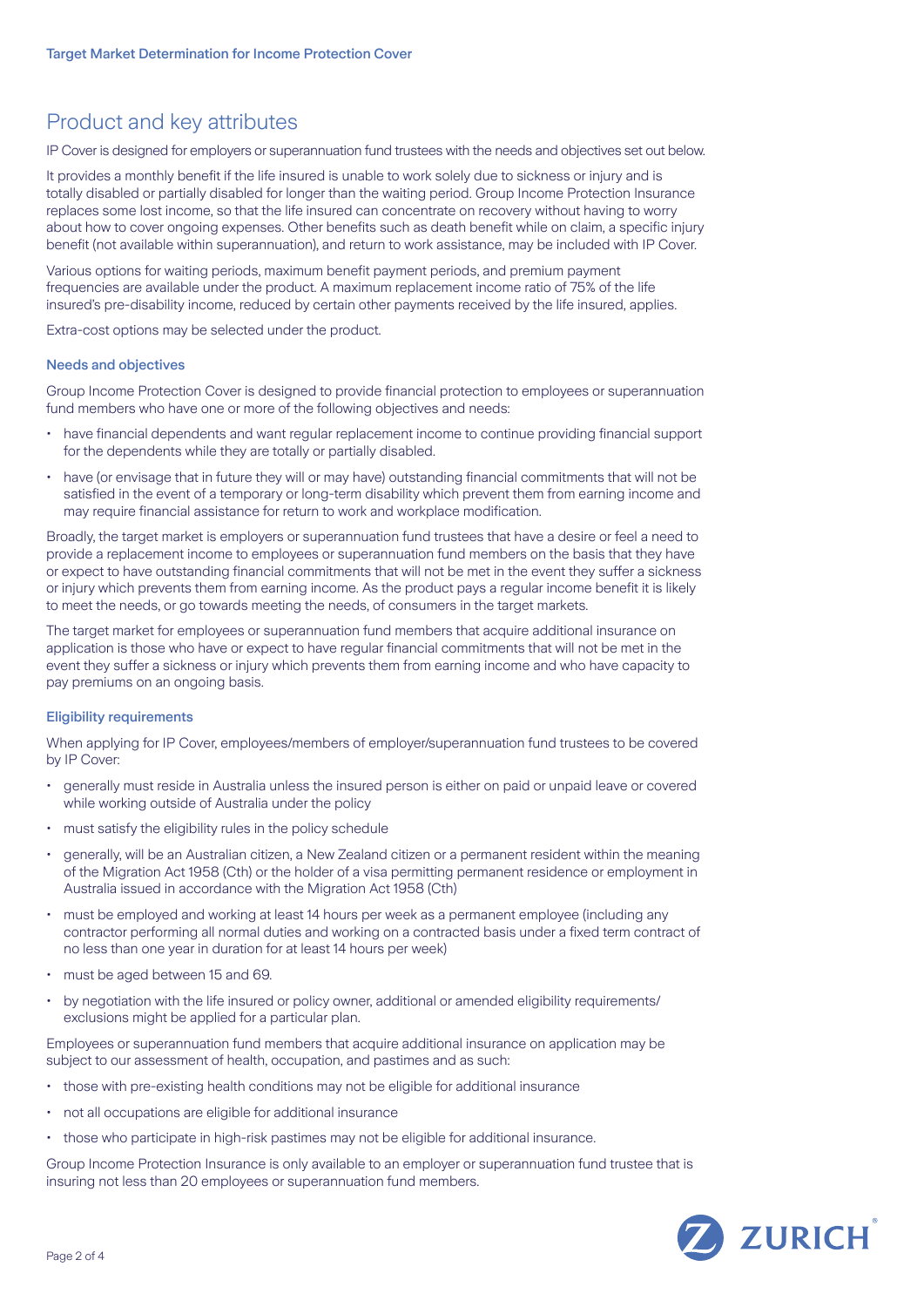### Financial capacity

Employees or superannuation fund members that acquire additional insurance must have the financial capacity to purchase it and to hold it over the timeframe identified for financial protection.

This is important for these two reasons:

- the cost of cover will generally increase over time
- cover will be cancelled, and the life insured won't be covered if premiums are not paid by a certain number of days from the due date.

Such persons will need to meet some or all of the following criteria:

- be earning income
- have personal savings
- have superannuation
- have other means to fund premiums, such as family or other relationships.

They will be provided with an initial premium estimate. However, these persons will be required to form their own assessment on their capacity to fund premiums or alternatively through a needs analysis and a fact find by a qualified financial adviser

#### Key exclusions

The following events are not covered under IP cover:

- total or partial disability of the insured person occasioned by war or an act of war occurring in Australia or New Zealand
- total or partial disability of the insured person which engaged in war service
- total or partial disability due to an intentional self-inflicted act of the insured person
- total or partial disability due to uncomplicated pregnancy or childbirth of the insured person
- total or partial disability during a period while the insured person is imprisoned or on remand in a correctional or rehabilitation facility.
- total or partial disability which arises from the insured person participating in criminal activity.
- where the insured person only holds new events cover under IP Cover, total or partial disability caused by an injury that first occurs, or an illness which first became apparent, or a related condition, prior to holding IP Cover.
- total or partial disability due to the insured person engaging in illicit drug use.
- unreasonably refusing to actively participate in a Rehabilitation program by the insured person.

This product may be subject to additional exclusions, based on our assessment of an application.

### Conditions and restrictions on distribution

In light of the obligations under the Part 7.8A of the Corporations Act 2001 (Cth) (product design and distribution obligations), an application for IP Cover must be submitted by a Distributor.

The Distributor may only submit applications for IP Cover which satisfy all of the following:

- have received a current Group Income Protection Insurance PDS
- have provided information on employees and superannuation fund members as may be required for the purpose of understanding the lives to be provided with IP Cover
- have received and agreed to a current quote and premium estimate for IP Cover
- generally, be in Australia

There are no distribution conditions or restrictions on employees or superannuation fund members that acquire additional insurance other than that the Distributor has provided them with a current Group Income Protection Insurance PDS and the relevant application form. Each individual application will be subject to review and acceptance in each case.